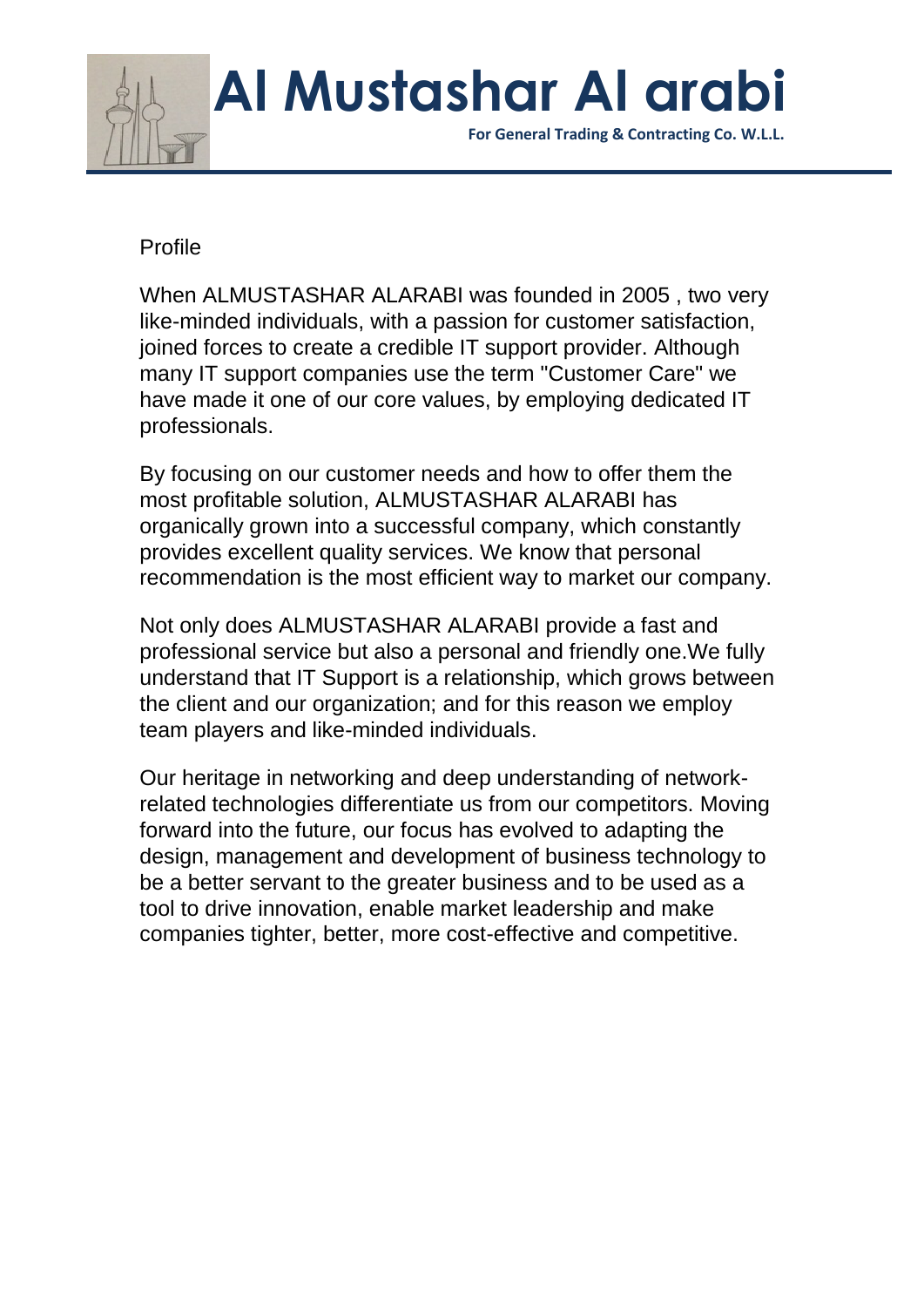

 **For General Trading & Contracting Co. W.L.L.**



Our Aim

Our aim as a solutions provider is to meet and exceed your every expectation by offering an unrivalled service. We aim to do this by offering cost-effective solutions coupled with excellent customer services. Our highly trained and experience installation and network support teams are on-hand to offer their full support throughout the installation and thereafter.

As experts in our field, we focus on delivering what we promise and believe our people make the difference. Our management team act as a single point of contact, listening to individual requirements and proactively seeking first class solutions.

Linksystems is committed to continually improving our services with constant investment in new technologies to improve communications, lower costs and create greater efficiencies. We are confident that we have the experience, expertise and knowledge to provide you with a professional and tailored servi.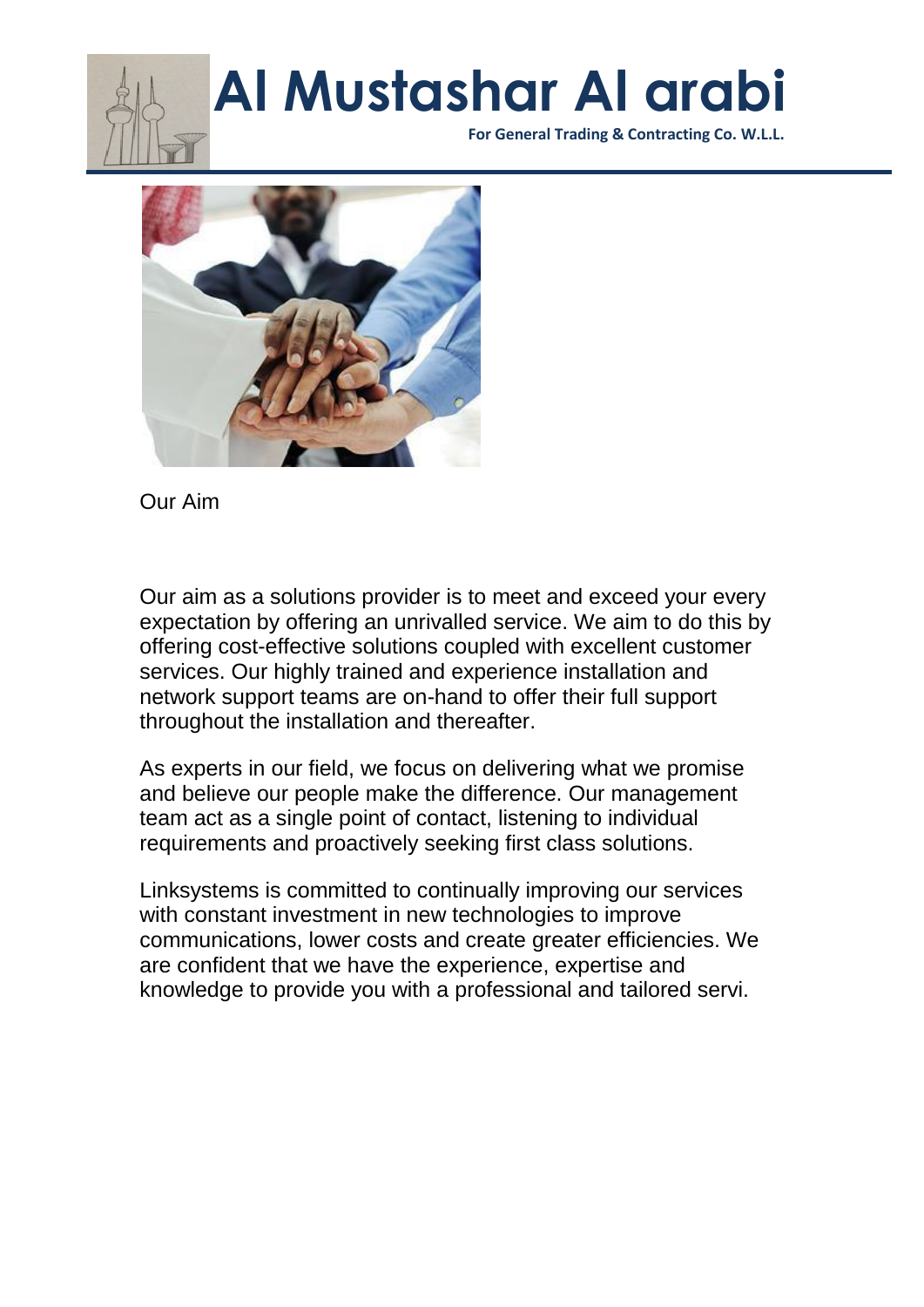

 **For General Trading & Contracting Co. W.L.L.**



Technology for Bussiness

When most people think of computer networks, visions of queuing on the telephone or being passed from supplier to supplier naturally come to mind.

Whilst most companies do have some form of I.T provider; whenever a problem occurs, there is usually interruption to business and confusion as to which supplier is responsible for fixing the issue.

We have responded to the changes in technology, expanding our portfolio to enable us to provide end-to-end business solutions. Our 'one stop shop' philosophy makes it simple; whenever you have a problem you only need make one call.

Technology as a Services

Technology as a Service includes Software, Hardware and IT Services. By having your technology supplied as a service you can have one fixed monthly fee to cover all of your IT requirements. This allows you to easily budget your IT requirements and passes the responsibility for the performance and targets of your technology to a professional company with a proven track record.

Linksystems operates in the IT SERVICES sector. We provide services across the whole life of a project, offering our expertise at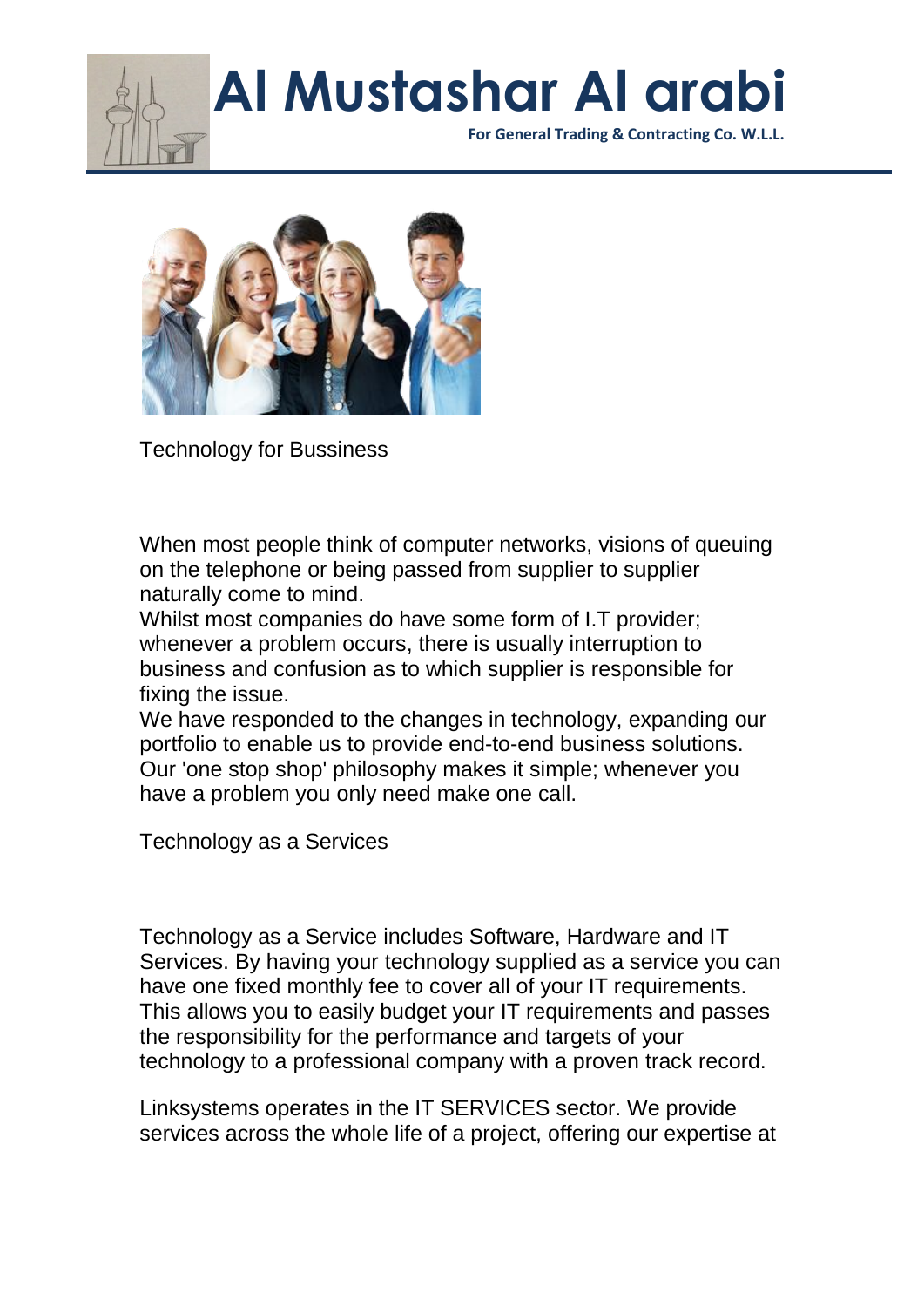

 **For General Trading & Contracting Co. W.L.L.**

each stage of the asset life cycle. We specify-supply-installmaintain and support computer networks.

Established in 2005, we have built a reputation for reliability and trustworthiness, due to the high level of service we offer, and the quality and reliability of the products and systems we implement.

The results of our constant research, and experience within the SMB & SME sector, allow us to select best of breed products and solutions for our portfolio. We then integrate these products into a customized solution for our clients-suiting both their technical and budgetary requirements.

Our customer satisfaction rating can be measured by the fact that our business has experienced 26% year on year growth over the past 3 years, almost entirely due to customer referrals. This high level of customer satisfaction is testimony to the exceptional level of service our highly skilled conscientious staff delivers.

With our HQ in Kuwait we are well situated to offer our clients a quick and professional response.

Linksystems cabling installation team are fully experienced and qualified within the telecommunications industry.

Our support team are also CCNA & Microsoft certified.

Who We Are

An IT support provider with a difference We wanted to create a company with a fresh approach to IT support, at LINKSYSTEMS we believe we succeeded. By listening to our clients' needs we were able to adapt our services to meet their expectations.

A company that cares We live or die by our reputation, that's why we guarantee that no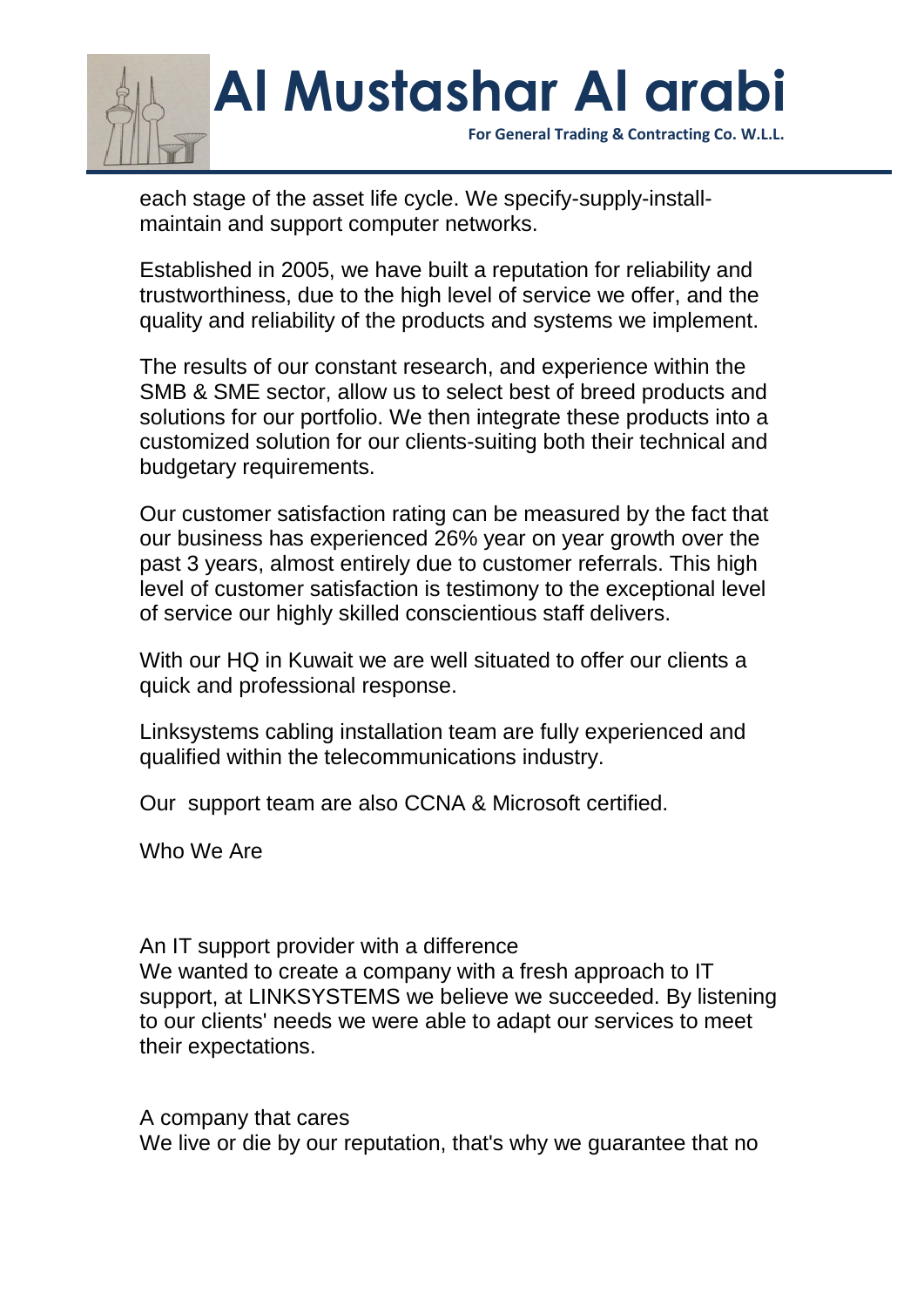

one cares more about their customers than we do. We go the extra mile, which is why our clients recommend us.

A company you can rely on

The answer is yes... Now what's the question? Although we offer the a complete range of services, we appreciate the importance of being flexible. That is why we provide bespoke support solutions.

Why Choose Us

When you need us we'll be there When you have a problem with your IT we understand that a few minutes can seem like a lifetime, that is why we probably have the fastest response time in the industry.

We only employ certified engineers

We are passionate about IT support, and we take great care when selecting our personnel, that is why we only employ certified engineers, so you know that your IT is in safe hands.

Because prevention is better than cure

By using leading edge technologies we don't just reduce downtime, we stop it completely. Regular scheduled servicing and maintenance, ensures that your business Network is running at optimum levels.

Service with the personal touch

In the world we live, it seems, as companies grow bigger, they tend to forget about their customers. We offer the professionalism of a corporate giant, mixed with the personal touch of a local company.

What We Do